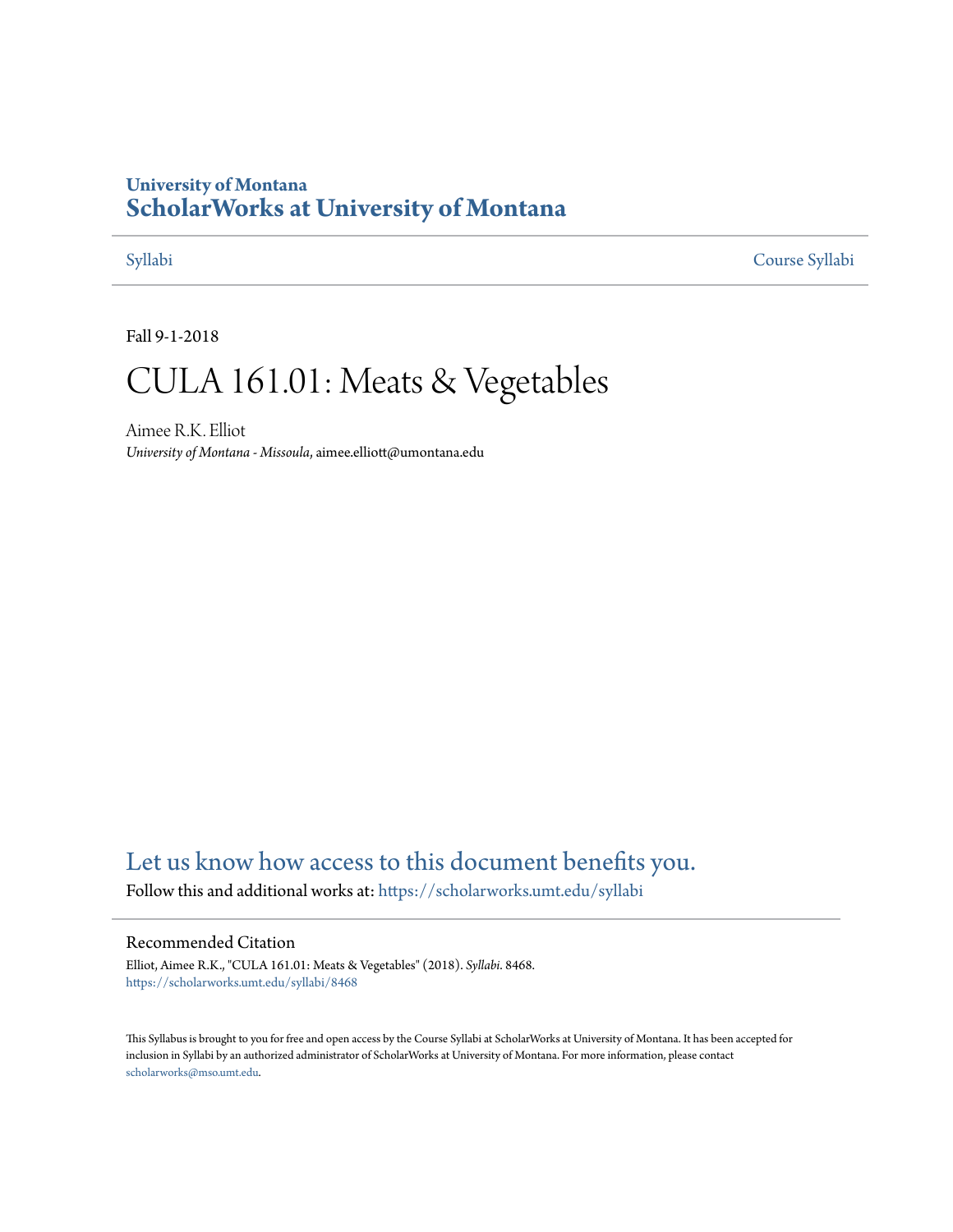#### **THE UNIVERSITY OF MONTANA—MISSOULA MISSOULA COLLEGE BUSINESS TECHNOLOGY DEPARTMENT**

#### **COURSE SYLLABUS**

**COURSE NUMBER AND TITLE:** CULA 161—Meats and Vegetables

**DATE REVISED:** Fall 2018

#### **SEMESTER CREDITS:** 3

**PREREQUISITES:** CULA 101 and CULA 105, or consent of the instructor

**FACULTY:** Aimee Elliott, CCC **E-Mail:** aimee.elliott@umontana.edu **Phone:** 243-7880 (office), 243-7815 (kitchen) **Office:** MC 405 **Office Hours:** By appointment only

#### **RELATIONSHIP TO PROGRAM(S):**

This course provides students with practical experience working on an a la carte line situation realistic to restaurant kitchens. Students become familiar with setting up mise en place, cooking techniques, plating techniques, and expediting tickets.

**COURSE DESCRIPTION:** To introduce a hands-on approach to various meats and game animals; poultry and game birds; fish and shellfish; vegetable and starch cookery. Apply good technique, observing all standards for ingredient preparation, appropriate equipment, cooking temperatures, and flavor development. Evaluate the product and judge it according to standards of quality; flavor, appearance, aroma, body.

#### **STUDENT PERFORMANCE OUTCOMES:**

Occupational Performance Objectives

Upon completion of this course, the student will be able to:

- 1. Choose appropriate cooking methods according to the product used
- 2. Prepare variety meats
- 3. Determine doneness in cooked meats and vegetables
- 4. Cook meats, poultry, fish and shellfish by roasting and baking
- 5. Cook meats, poultry, fish and shellfish by broiling, grilling
- 6. Cook meats, poultry, fish and shellfish by sautéing, pan-frying, and griddling
- 7. Cook meats, poultry, fish and shellfish by simmering or poaching
- 8. Cook meats and poultry by braising
- 9. Prepare dressings and stuffings

10. Dress and fillet round fish and flat fish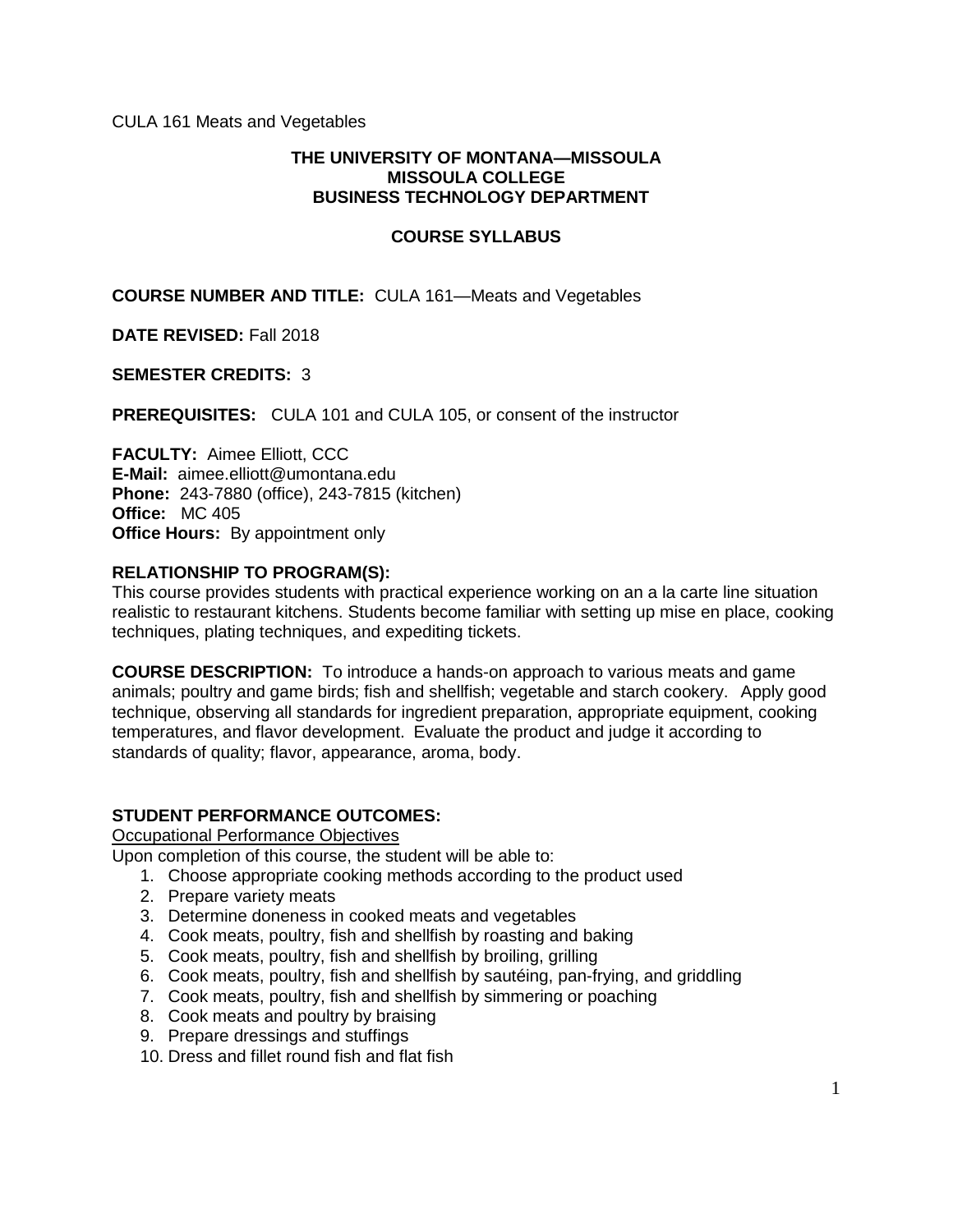- 11. Open clams and oysters, peel and devein shrimp
- 12. Cut poultry into parts and truss whole birds for cooking
- 13. Store meats, poultry, fish and shellfish properly
- 14. Fabricate meats, poultry, fish and shellfish for portion control
- 15. Cook vegetables and starches to their proper doneness
- 16. Perform pre-preparation tasks for fresh vegetables and starches
- 17. Store fresh and prepared vegetables and starches properly
- 18. Prepare vegetables using the batch method and blanch and shock method
- 19. Cook vegetables and potatoes by boiling, steaming, sautéing, pan-frying, braising, baking, roasting, broiling, grilling, and deep-frying
- 20. Prepare rice, legumes and farnacious grains by boiling, steaming, pilaf, and risotto methods
- 21. Prepare fresh and commercial pasta

#### **STUDENT PERFORMANCE ASSESSMENT METHODS AND GRADING PROCEDURES: Production and Testing**

- 1. Students will be required to demonstrate daily production assignments requiring preplanning of methodology and recipes. Recipes must be read and understood by the student before attending class. Students will be evaluated on teamwork, professionalism, mise en place, production guide/timelines, plating diagrams, quality of finished product, sanitation and organizational skills. All assignments, projects and tests will be assigned point values. It is the responsibility of the student to obtain quiz and production competency scores. Weekly tests will be given and graded within a week of test being given.
- **2.** The quiz schedule and dates are included in the weekly schedule posted in introductory content area of Moodle shell. Quizzes will be written and given during class time. **Makeup for a missed test is not offered.**
- 3. It will be the student's responsibility to complete the assigned competencies. Upon completion, it will be the student's responsibility to have Chef Elliott critique to assignment and give feedback to the student on what can be improved, quality standards, etc. At that point, it will be the student's responsibility to type the feedback and submit the feedback to Chef Elliott by the end of the rotation to receive a grade for the competencies.

#### **Grading Scale:**

 90 - 100 A 80 - 89 B 70 - 79 C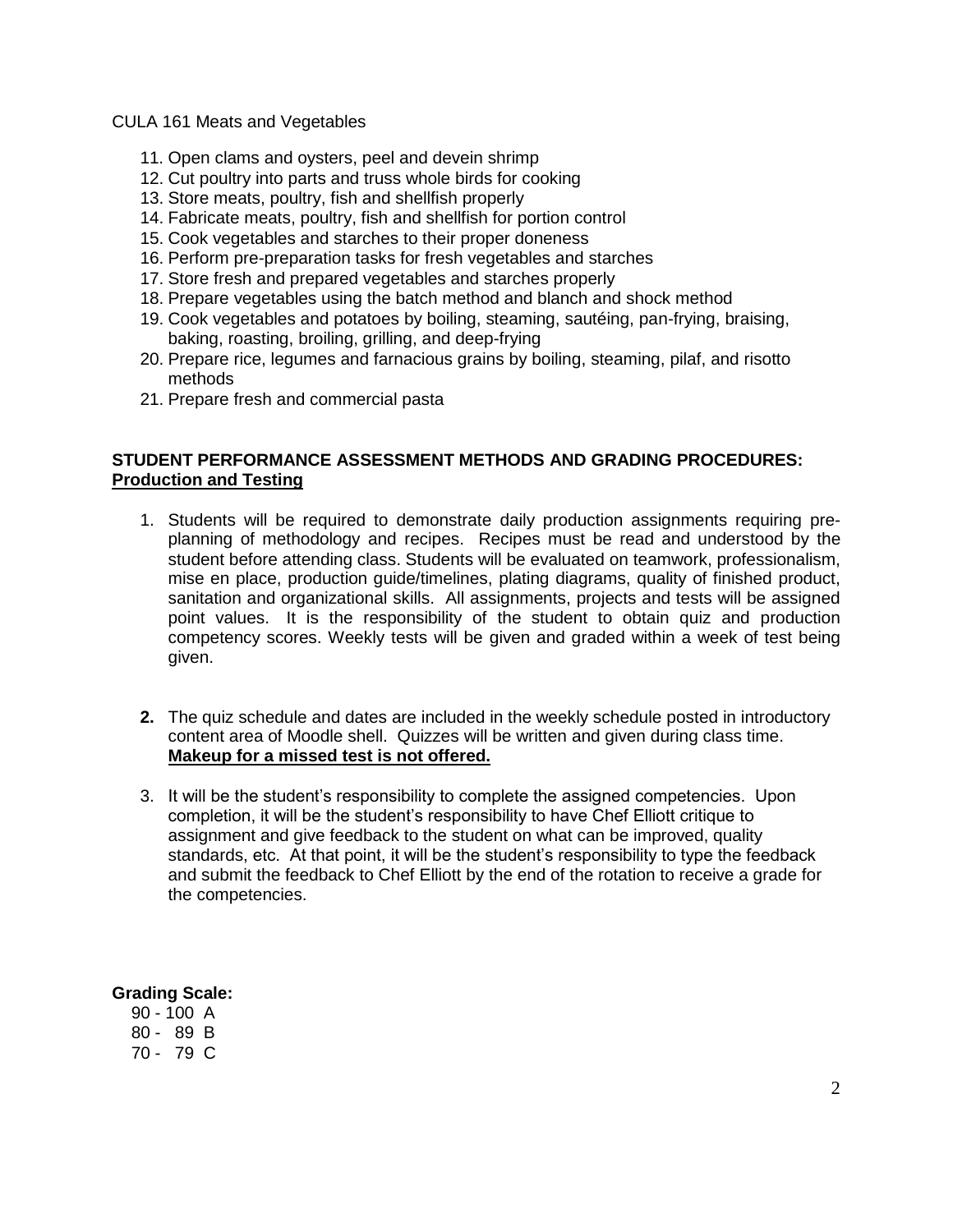60 - 69 D

#### **Evaluation Criteria:**

| 30 percent |
|------------|
| 10 percent |
| 10 percent |
| 20 percent |
| 30 percent |
|            |

#### **Total: 100 pts**

#### **ATTENDANCE POLICY:**

Because of the nature of the Culinary Arts Program, participation and teamwork is vital. It is primarily lab oriented and your daily participation is essential. This policy reflects industry standards. Our program and your peers value your attendance, participation, and professionalism.

- For every missed day of class, 5 points will be taken off of your final grade in addition to any points lost for class work, tests, sanitation, participation, etc.
- Due to the loss of curriculum and instruction time; if you miss 5 days or more, of any course, you will receive an incomplete (I) in the course and must take it again. Be aware that this does effect financial aid and grade point average.
- There are no acceptable excuses that will prevent the loss of points. This includes doctor's notes, police reports, deaths, extenuating circumstances, or acts of God.
- This policy is final and no exceptions will be made.
- This policy applies to the entire Culinary Arts Curriculum that begins with the CULA rubric.

#### **PARTICIPATION:**

Students must demonstrate teamwork as consistent with industry. This is necessary as students contribute to the learning environment and become active learners by attending class and participating. Students who read text assignments prior to class will be equipped to participate and will obtain the most from this course. Participation points will be granted or denied depending on how the student exhibits enthusiasm, interest, teamwork, organization, and preparedness.

Daily production/participation will be assigned as follows:

- Production Schedule-1 pt
- Proper Uniform-1 pt
- Professionalism/Participation-1 pt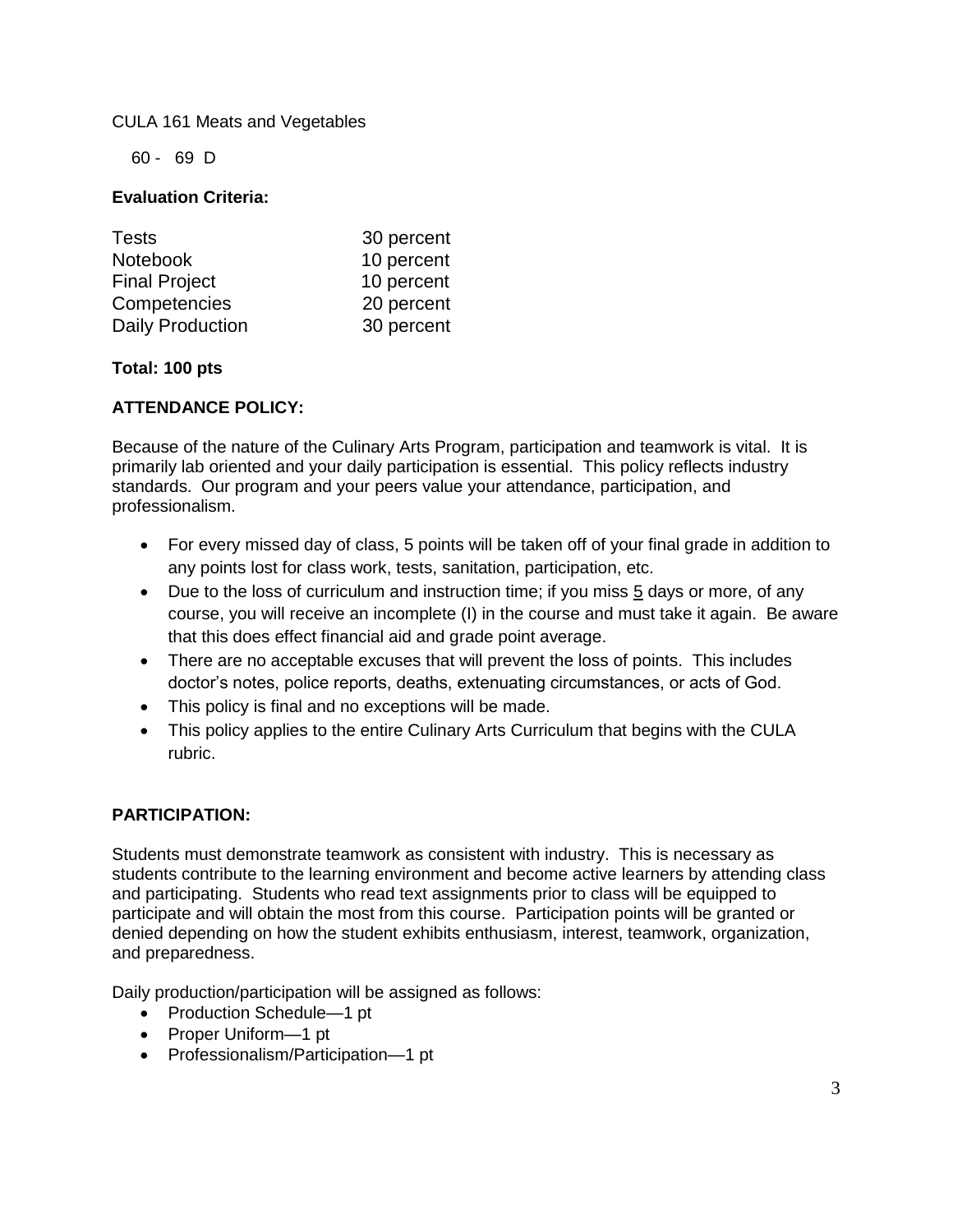- MEP/Recipes/Plating and Station Diagrams—1 pt
- Sanitation-1 pt

If students fail to produce any of the above requirements, students may be asked to go home resulting in a 5-point loss or leave the kitchen until the missing item(s) can be produced resulting in a 3-point deduction.

#### **ACADEMIC INTEGRITY:**

All students must practice academic honesty. Academic misconduct is subject to an academic penalty by the course instructor and/or a disciplinary sanction by the University. All students need to be familiar with the Student Conduct Code. The Code is available for review online at [http://life.umt.edu/vpsa/student\\_conduct.php.](http://life.umt.edu/vpsa/student_conduct.php)

#### **DISABILITY ACCOMMODATION:**

Eligible students with disabilities will receive appropriate accommodations in this course when requested in a timely way. Please contact me after class or in my office. Please be prepared to provide a letter from your DSS Coordinator. For more information, visit the Disability Services website at<http://www.umt.edu/dss/> or call 406.243.2243 (Voice/Text) or [http://www.umt.edu/dss.](http://www.umt.edu/dss)

#### **CULINARIAN CODE:**

All students are expected to uphold all teachings of the American Culinary Federation's Culinarian Code:

As a proud member of the American Culinary Federation, I pledge to share my professional knowledge and skill with all culinarians. I will place honor, fairness, cooperation and consideration first when dealing with my colleagues. I will keep all comments professional and respectful when dealing with my colleagues. I will protect all members from the use of unfair means, unnecessary risks and unethical behavior when used against them for another's personal gain. I will support the success, growth, and future of my colleagues and this great federation.

#### **REQUIRED TEXTBOOK:**

The Professional Chef (9th Edition), (2011). The Culinary Institute of America, Wiley. (ISBN: 978-0470421352)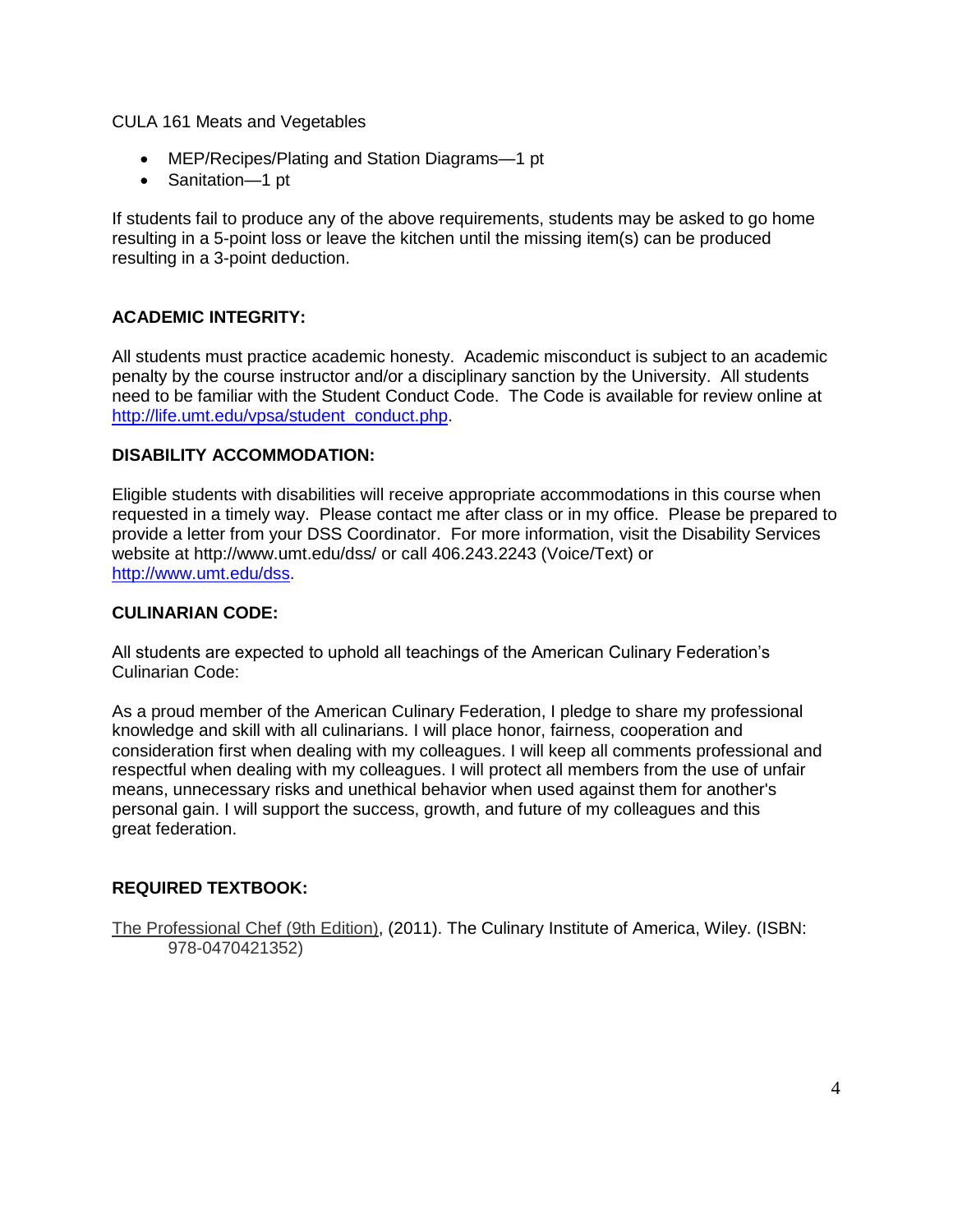

### **RECOMMENDED TEXTBOOK:**

Gisslen, W., Professional Cooking, Eighth Edition, (2015). Wiley and Sons. (ISBN: 978-1-118-



**SUPPLIES:** Knife kit, camera, calculator.

**CELL PHONE POLICY:** Cell phones are allowed in class only as a means to record photos for the final notebook.

**UNIFORM POLICY:** Students will be required to be in full Culinary Uniform to be accepted into class. Daily line-ups will take place and any student that is not in full uniform will be sent home and will lose participation points for the day.

#### COURSE OUTLINE:

All weekly plans, reading assignments, project due dates, and testing dates are to be delivered and explained the first day of class. Final comprehensive written exam date will be announced at this time.

- I. Meat and Game Cookery
	- a. Sautéing
	- b. Grilling/Broiling
	- c. Braising/Sous Vide
	- d. Frying/Pan-Frying
	- e. Butchery
- f. Variety Meats
- II. Poultry Cookery
	- a. Sautéing
	- b. Grilling/Broiling